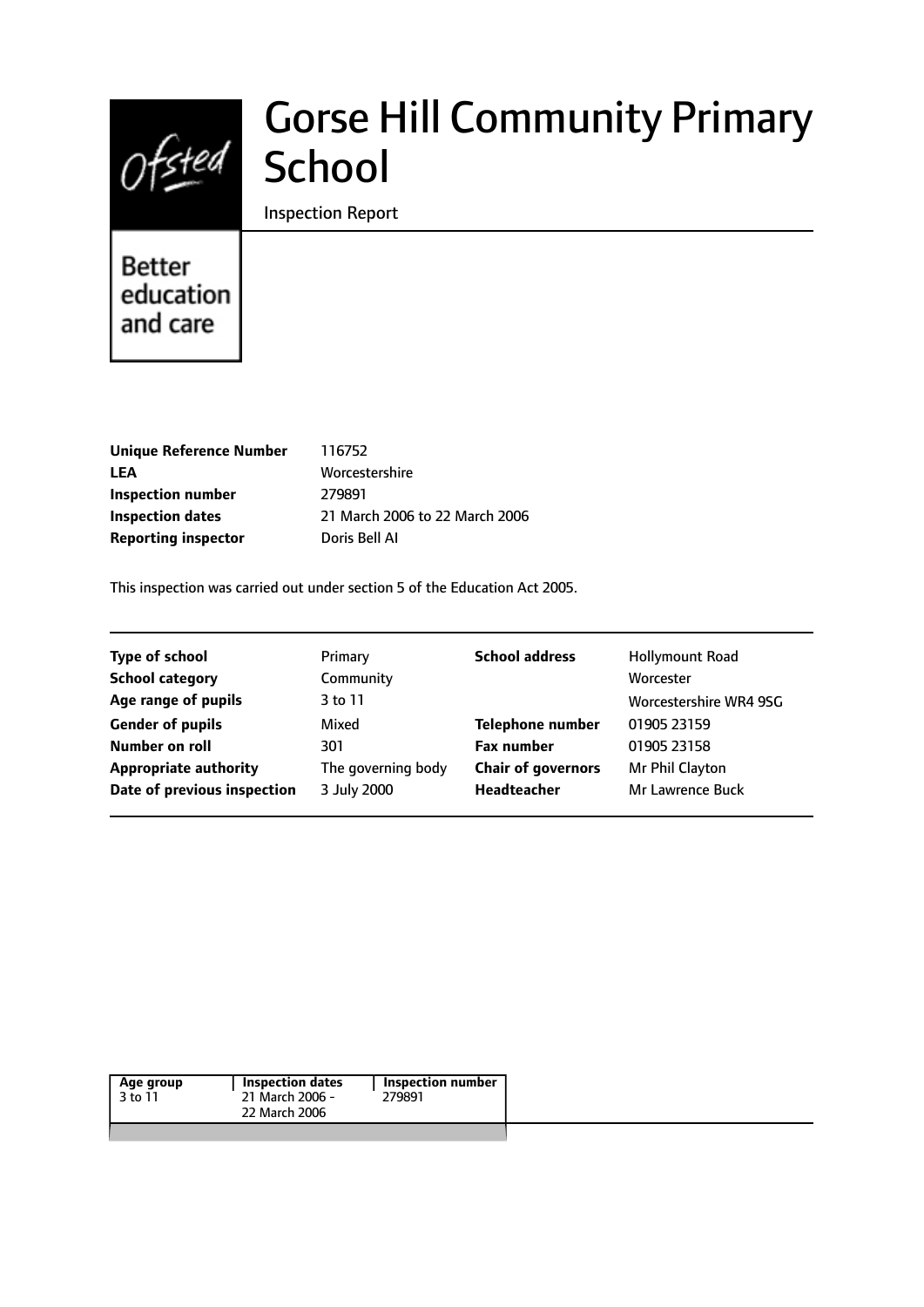#### Website: www.ofsted.gov.uk

This document may be reproduced in whole or in part for non-commercial educational purposes, provided that the information quoted is reproduced without adaptation and the source and date of publication are stated.

Further copies of this report are obtainable from the school. Under the Education Act 2005, the school must provide a copy of this report free of charge to certain categories of people. A charge not exceeding the full cost of reproduction may be made for any other copies supplied.

<sup>©</sup> Crown copyright 2006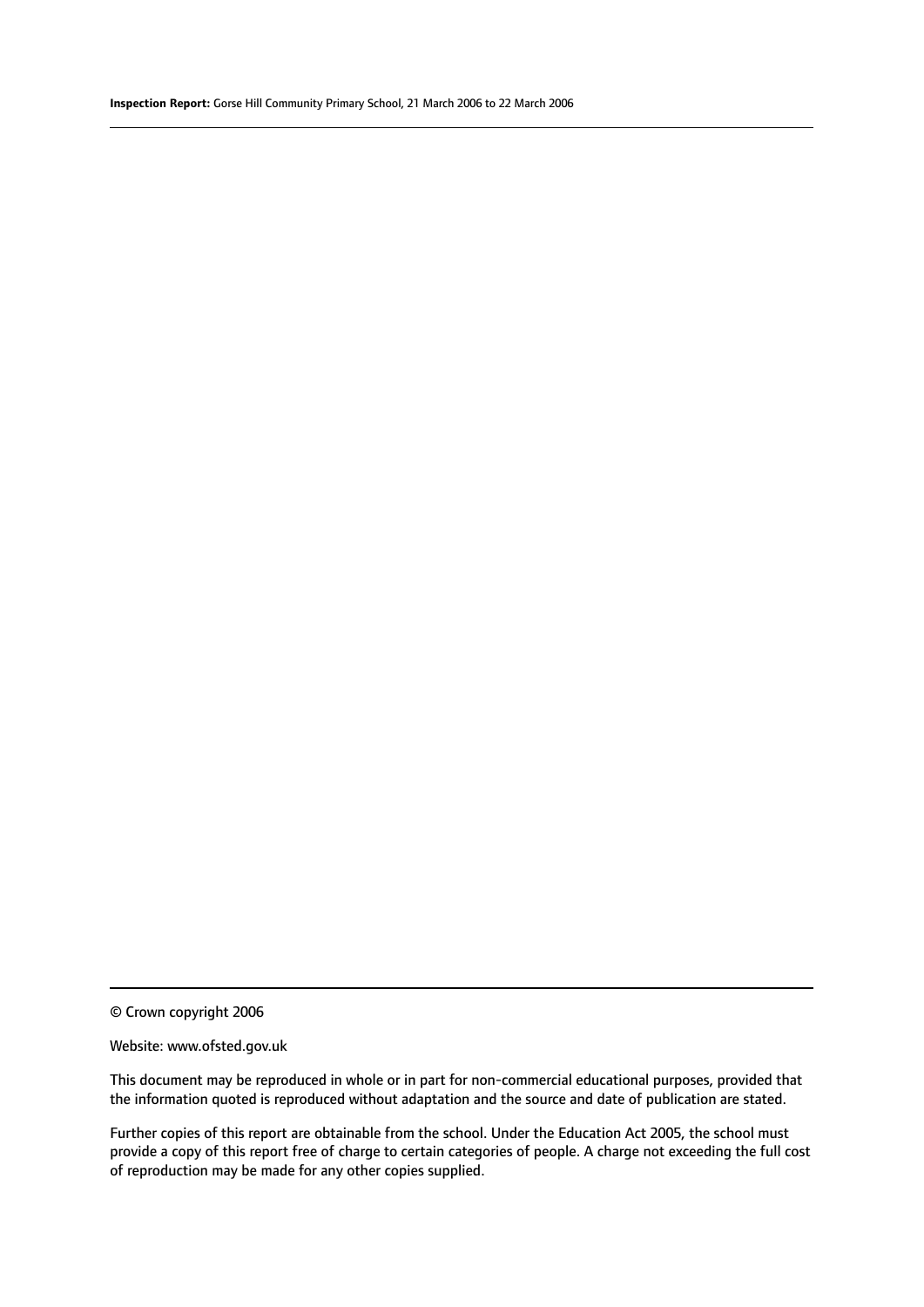# **Introduction**

The inspection was carried out by three Additional Inspectors.

# **Description of the school**

This large primary school serves an area that has many social and economic disadvantages. Children start school with considerably under-developed skills and the proportion of pupils with learning difficulties or disabilities is above average. The proportion of pupils from minority ethnic backgrounds, which includes a small number who are at the early stages of learning English, is broadly average. There have been several changes of staff and a great deal of disruption in leadership and management since the last inspection. Further change is imminent as the present headteacher prepares to leave after fifteen months in post.

### **Key for inspection grades**

| Grade 1 | Outstanding  |
|---------|--------------|
| Grade 2 | Good         |
| Grade 3 | Satisfactory |
| Grade 4 | Inadequate   |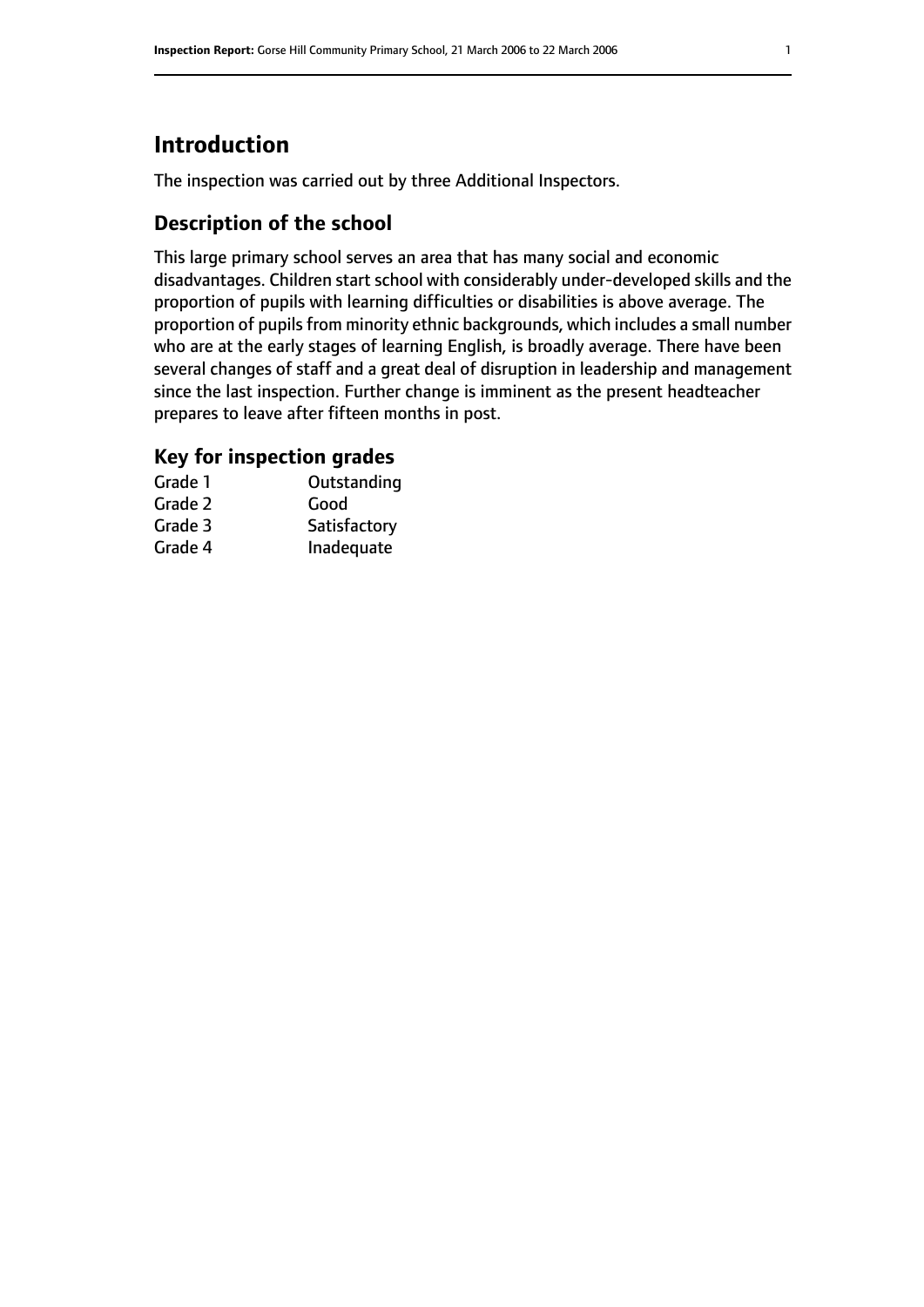# **Overall effectiveness of the school**

#### **Grade: 4**

In accordance with section 13 (3) of the Education Act 2005, Her Majesty's Chief Inspector is of the opinion that this school requires special measures because it is failing to give its pupils an acceptable standard of education and the persons responsible for leading, managing or governing the school are not demonstrating the capacity to secure the necessary improvement in the school.

The school judges itself to be satisfactory because of recent improvements in writing and in pupils' behaviour and attitudes, which are good. Although pupils make good progress in science, their overall achievement is inadequate in English and mathematics. Standards in these subjects were exceptionally low in the national tests for 11-year-olds in 2005. This is because the quality of teaching is inadequate. Weaknesses in assessment mean that pupils' progress is not tracked well enough. The exception is writing, where pupils' learning is now securely built on what has gone before. Standards and the quality of provision are satisfactory in the Foundation Stage. Pupils in all age groups receive high quality personal care and support and they make good progress in most aspects of their personal development.

The headteacher has successfully led a series of initiatives that have established a good climate for learning. However, the overall quality of leadership and management is inadequate because senior and middle managers are not effective enough. Checks on teaching and learning are still not rigorous enough and they are not tightly focused on improving pupils' achievement. Recent guidance from the local authority is helping the school to address these issues. The lack of improvement since the previous inspection means the school is facing the same issues now as it did six years ago. The slow rate of change demonstrates that it does not have the capacity to improve matters with sufficient urgency. It does not provide adequate value for money. The instability in senior leadership and management has contributed to this situation.

#### **What the school should do to improve further**

Improve achievement and raise standards in English and mathematics by accelerating the rate of pupils' progress in both subjects. Improve the quality of teaching by requiring all teachers to use assessment information properly to assist their planning and target setting. Improve the quality of leadership and management by establishing greater rigour in the checks made on teaching and learning to ensure that they are always strongly focused on raising standards.

# **Achievement and standards**

#### **Grade: 4**

Weaknesses in planning and assessment mean that pupils make inadequate progress, and standards in Year 6 are very low in English and mathematics.

From a low starting point, children in the Foundation Stage make satisfactory progress but few reach the standards expected for the end of the Reception year, except in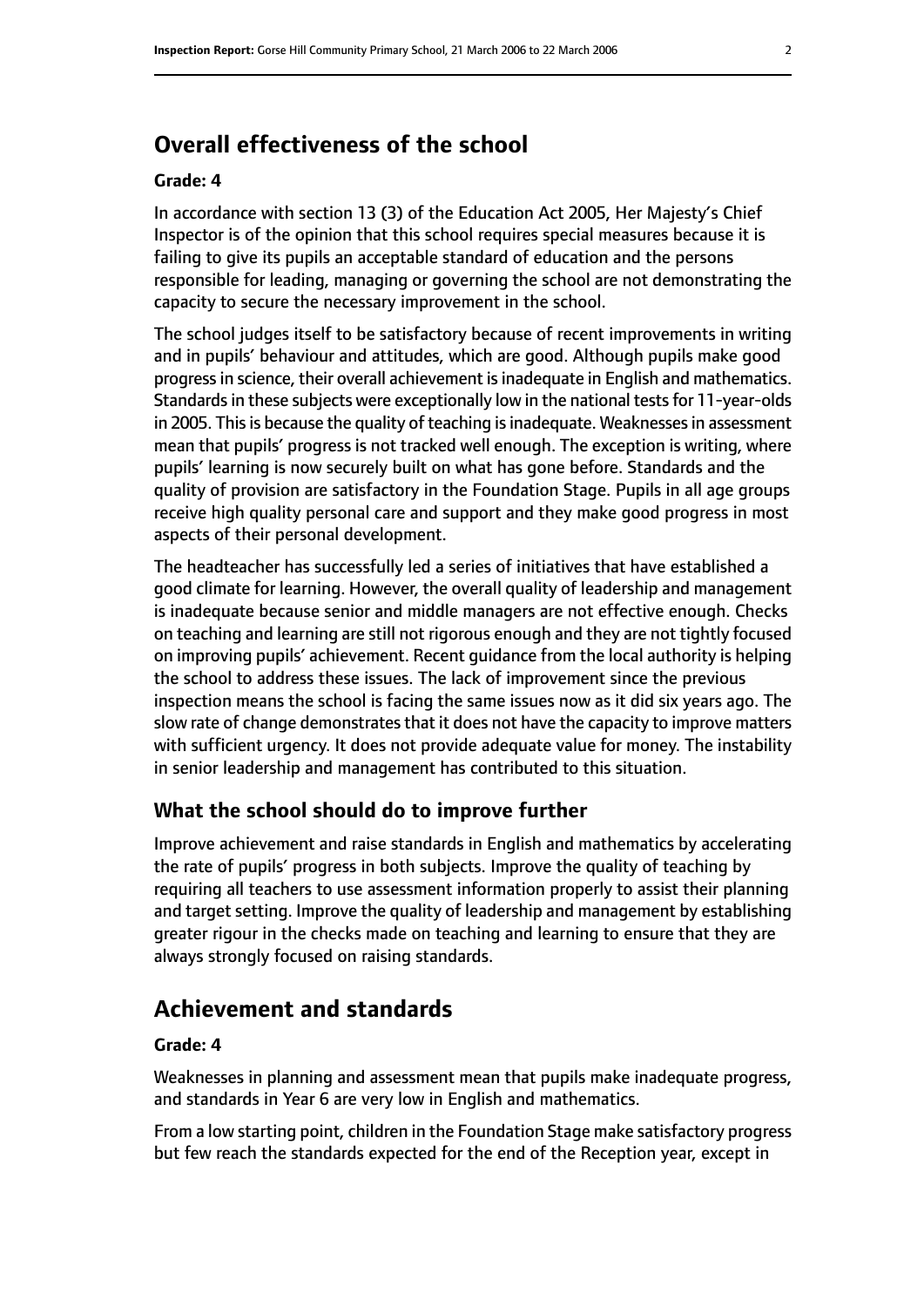personal, social and emotional development. In 2005, standards rose significantly in Year 2. They came close to the national average in reading, writing and mathematics, and pupils' progress was satisfactory. However, standards in Year 6 declined to significantly below average in English and mathematics. Pupils' achievement was particularly poor in English. Their progress in science was good and standards in that subject were average. Girls achieved less well than boys in 2005 but this gap has now closed.

Pupils in Years 2 to 6 are now making better progress in writing because of the school's involvement in the 'Big Writing' project with other schools. The good practice evident in setting targets based on pupils' prior learning in this project is not yet in place in other aspects of English or in mathematics. Too often, targets are based on the requirements of a scheme of work instead of what individual pupils need to do to improve. This limits their usefulness in improving learning. The improvement in writing and the good achievement in science demonstrate that pupils are capable of achieving much more.

Pupils with learning difficulties or disabilities make satisfactory progress overall. They receive good support from well-briefed support staff when they are withdrawn from lessons, as do the small number of pupils who are at the early stages of learning English. However, the progress of these groups is not always good enough in lessons. Insufficient attention is given to helping them to reach their targets through other subjects.

#### **Personal development and well-being**

#### **Grade: 2**

The pupils' good behaviour and attitudes are founded upon well-ordered, very supportive systems that result in good personal, spiritual, moral, social and cultural development. Pupils develop well from the earliest age and learn to deal effectively with different emotions as they grow older.

Pupils' attendance is satisfactory and they know how to keep safe. They say that incidents of bullying are rare and are dealt with effectively, and they always have someone to turn to for help. They enjoy school, show good levels of care and respect for others and throw themselves wholeheartedly into new challenges and situations. Pupils have a good understanding of what makes a healthy lifestyle. Through the school council, they contribute well to the school and the wider community, confident that their views are valued. In many respects, pupils are well prepared for life beyond school. However, their underdeveloped literacy and numeracy skills leave them less well prepared for their future economic well-being than they might be.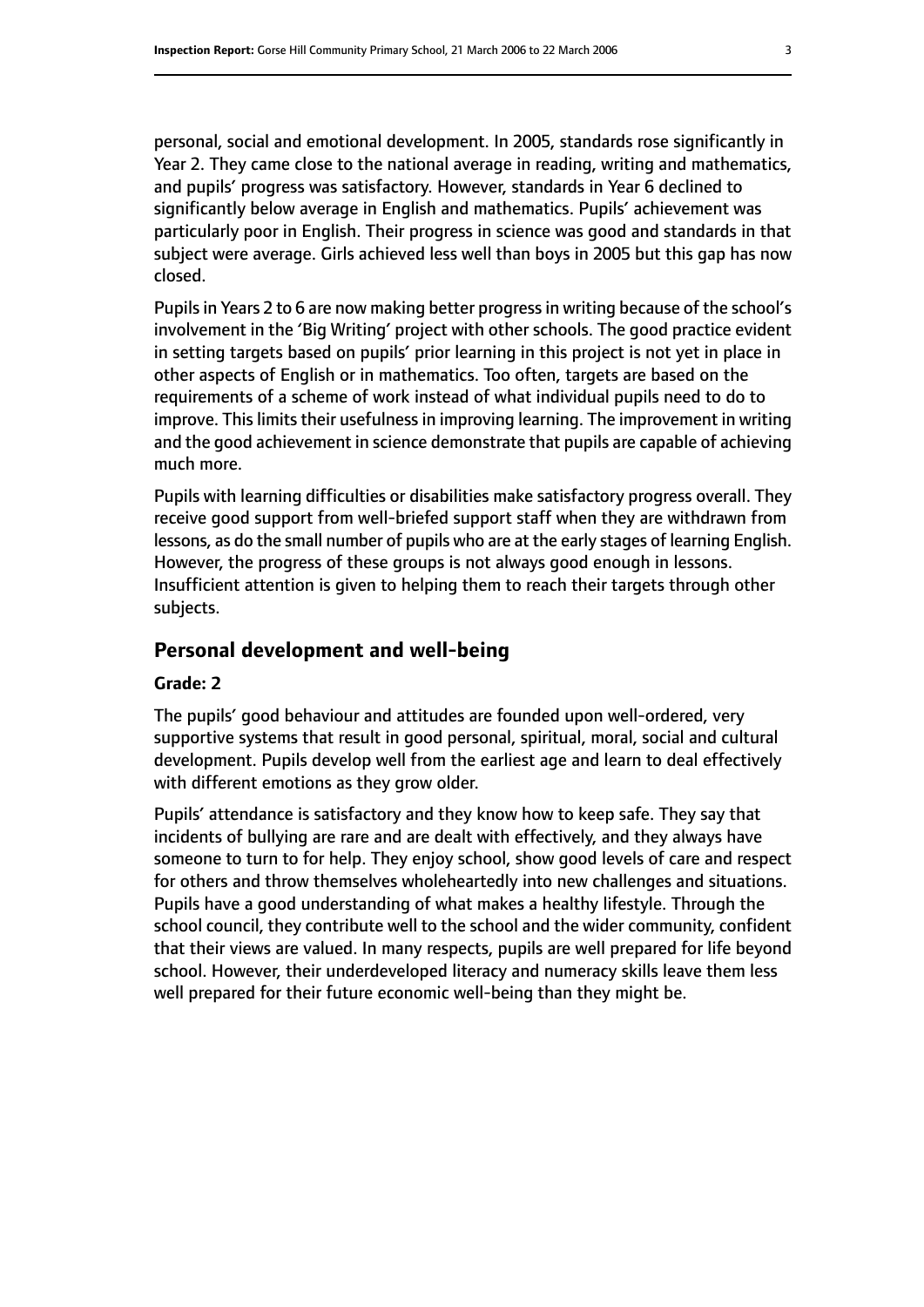# **Quality of provision**

#### **Teaching and learning**

#### **Grade: 4**

The inadequate quality of the teaching explains the poor progress of the pupils. Some good teaching was observed during the inspection but too often pupils' learning is not well enough matched to their different ages and stages of development. The school has a wealth of assessment information about each pupil. However, this is limited in its usefulness. While the data enables pupils' progress to be tracked from year to year, the back-up systems to ensure that pupils remain on track throughout the year are not generally in place. This is, however, being tackled successfully in literacy lessons through good marking of the pupils' writing. It acknowledges what pupils do well in each piece of writing, and sets targets that give them effective guidance as to what they need to do to improve. Pupils greatly appreciate this, saying that it helps them to understand how 'to get higher levels quicker'. They were much less positive about the usefulness of marking in other subjects which varies considerably.

Teachers manage pupils' behaviour consistently well in all classes. They are supported effectively by competent teaching assistants who help pupils that find it difficult to concentrate on their learning. Despite the acknowledged weaknessesin language skills when children start school, there is insufficient emphasis on developing these skills throughout the school in different subjects. This further limits the pupils' progress in English.

#### **Curriculum and other activities**

#### **Grade: 3**

The curriculum is satisfactory in all age groups and due emphasis is given to the teaching of English and mathematics. However, there are insufficient opportunities for pupils to use and extend their literacy and numeracy skills in other subjects. Special weeks, such as those on healthy eating, make learning exciting and more meaningful for the pupils. A good range of extra-curricular activities, including visits and visitors, promotes pupils' learning and personal development well. The provision for pupils with learning difficulties or disabilities is satisfactory. The very good personal, social and health education programme has had a very positive effect on pupils' behaviour and attitudes.

#### **Care, guidance and support**

#### **Grade: 3**

The care, support and quidance given to pupils are satisfactory overall. The high quality personal care and support help them to deal successfully with potentially difficult situations. As a result, the school is a harmonious community in which pupils work and play very well together. Procedures for child protection, health and safety are good. The school's good links with outside agencies, including the local community centre,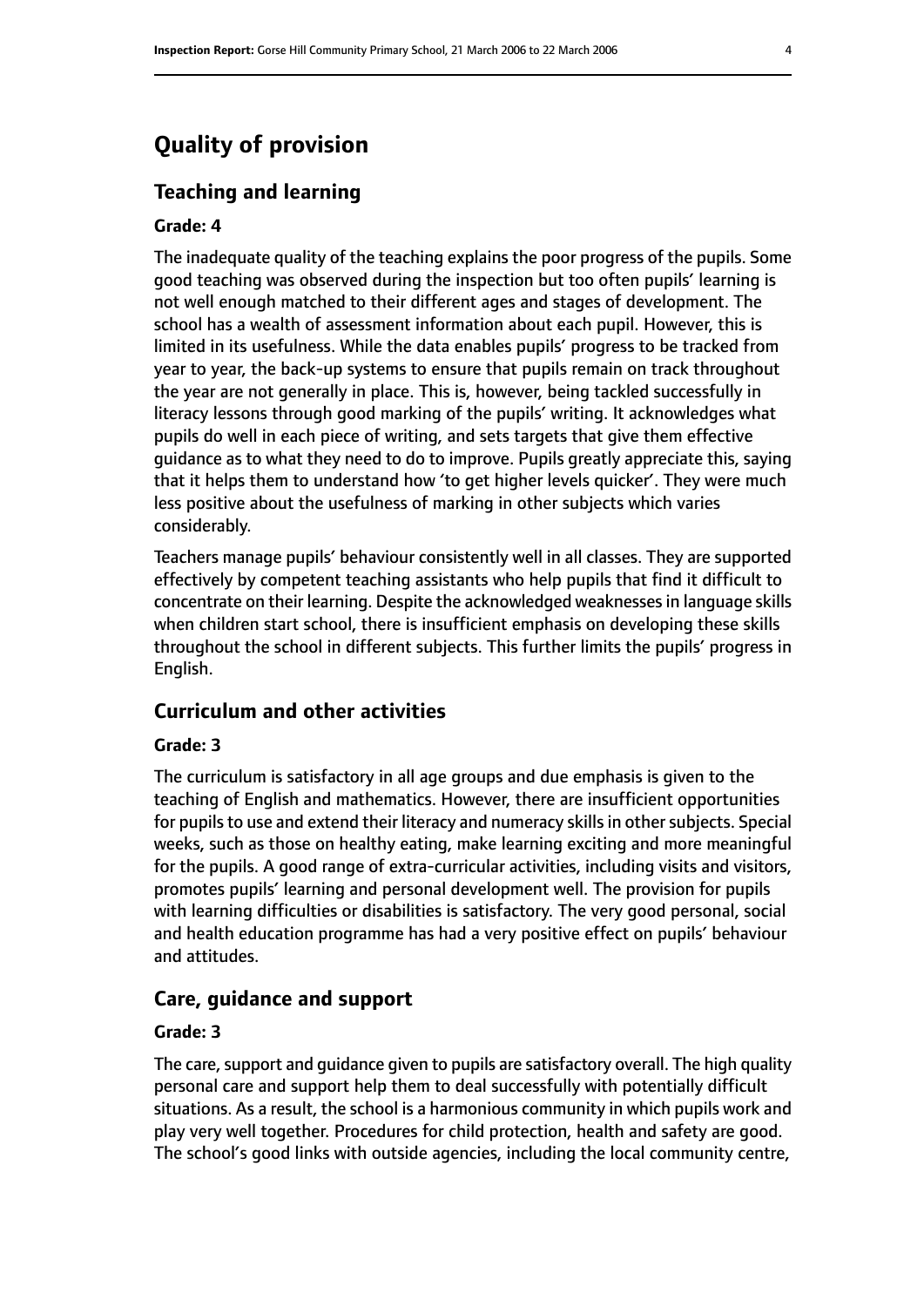support pupils' learning and help to foster good relationships with parents. The majority of parents are very positive about the school. Good links with local secondary schools prepare pupils well for the next stage of their education. Vulnerable children and those newly arrived in school receive good support from staff and from their fellow pupils. Within this very positive picture, however, pupils do not receive effective enough academic support and guidance.

# **Leadership and management**

#### **Grade: 4**

Despite recent improvements, the quality of leadership and management is inadequate. On his appointment, the headteacher recognised the issues facing the school and acted quickly to improve pupils' behaviour, attitudes and attendance. This work has been very successful. However, too many pupils still do not achieve well enough. This is because planning, assessment and the checks made on teaching and learning are not sharp enough, and teaching is inadequate. The school's leaders and managers are not consistent in the way they are tackling these weaknesses. Therefore the effectiveness of their monitoring is limited. The issues the school is facing are virtually the same as at the previous inspection nearly six years ago. The school has not improved as it should have done in that time. As a result, it does not demonstrate that it has the capacity to improve matters with sufficient urgency.

Following guidance from the local authority, the leaders and managers sensibly refined the school development plan to help the school deal with the most important things first. In the past year, the school has regularly sought and fully considered the views of parents, pupils and staff as part of this process. It knows what it needs to do next but, having based its self-evaluation only on recent improvements, has graded its work too generously. Governors are supportive and very keen to see the school succeed. However, they have not challenged the school about why it has not made enough progress since the last inspection, or about the low standards and unsatisfactory progress.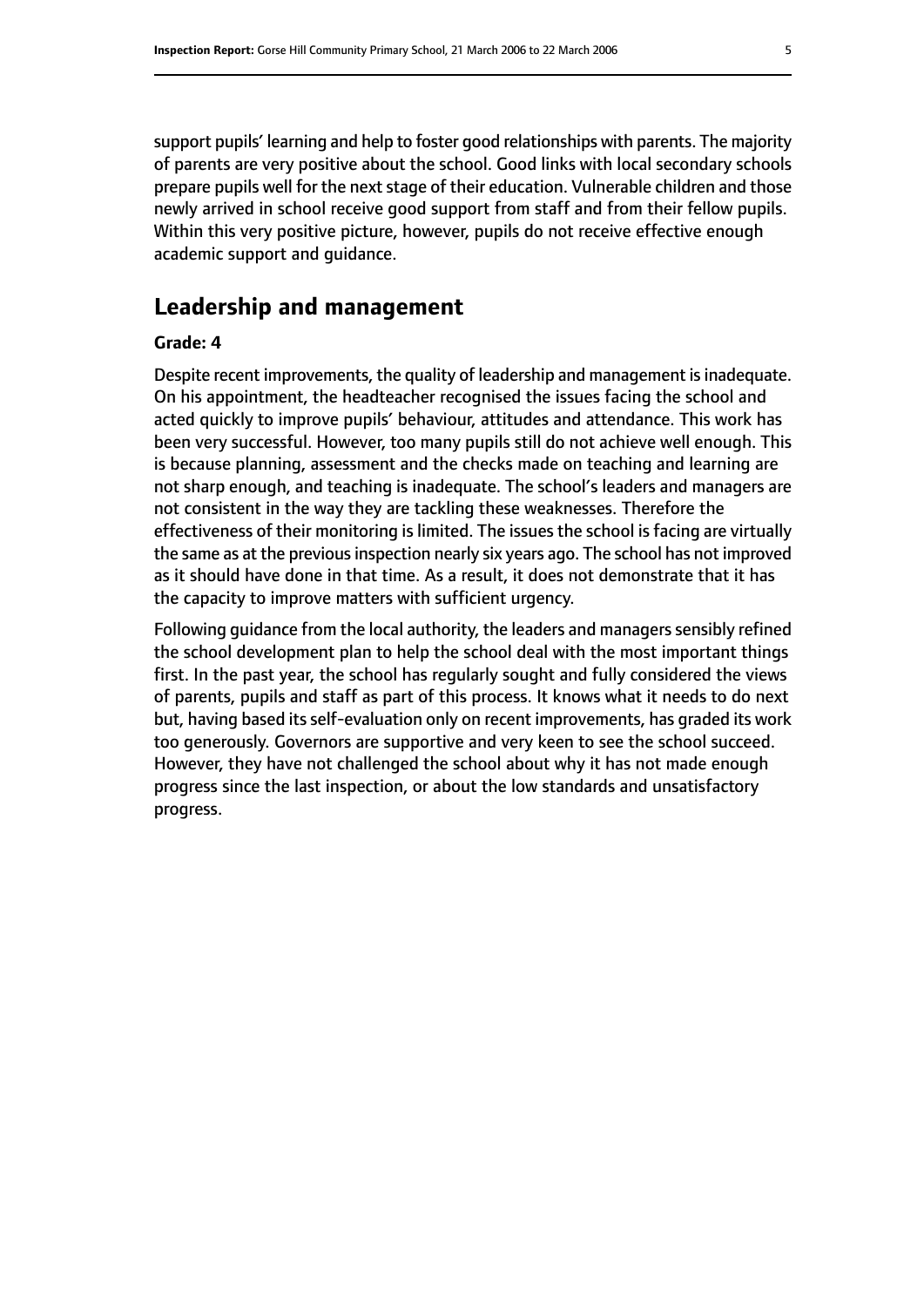**Any complaints about the inspection or the report should be made following the procedures set out inthe guidance 'Complaints about school inspection', whichis available from Ofsted's website: www.ofsted.gov.uk.**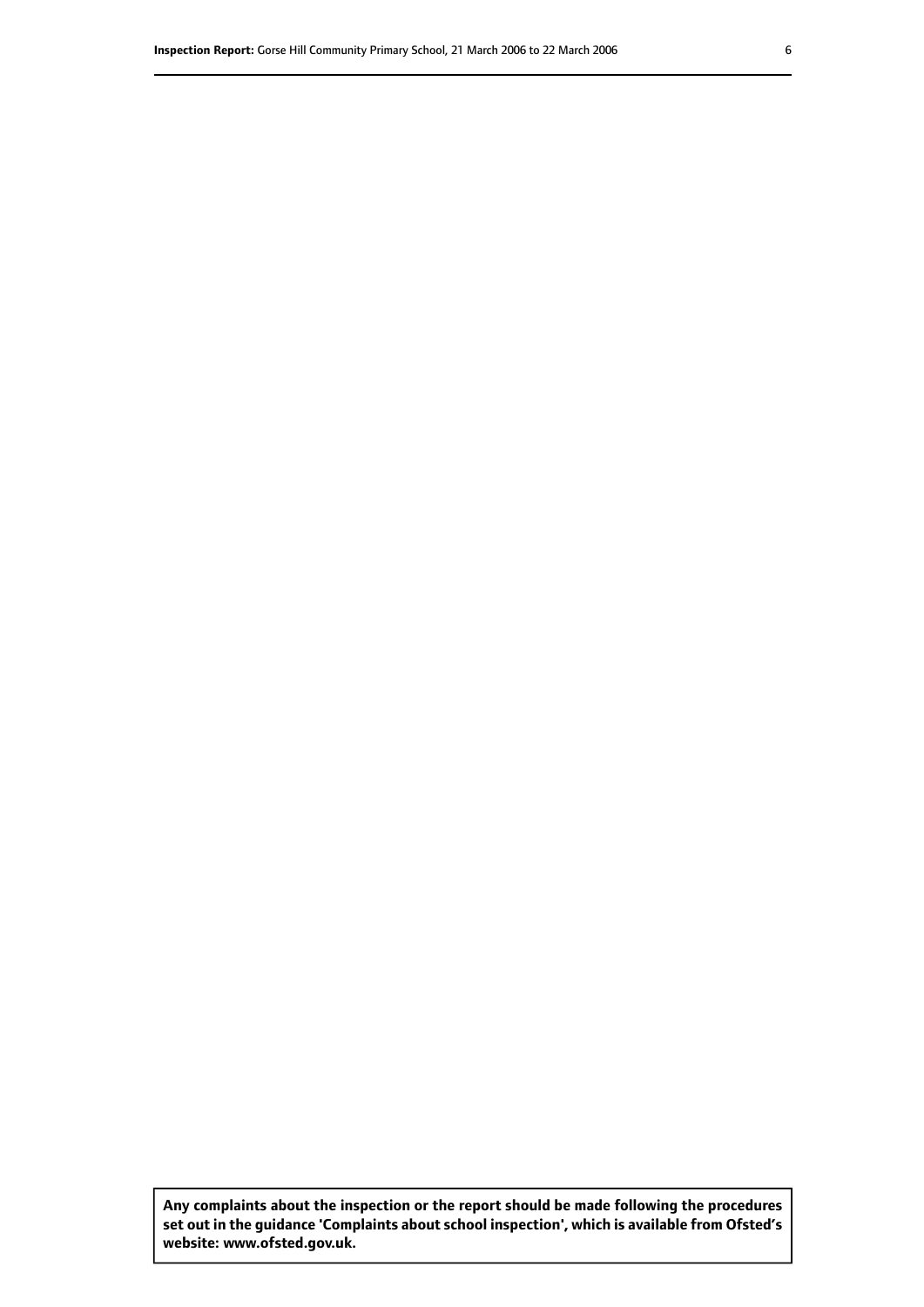# **Inspection judgements**

| Key to judgements: grade 1 is outstanding, grade 2 good, grade 3 | <b>School</b>  | $16-19$ |
|------------------------------------------------------------------|----------------|---------|
| satisfactory, and grade 4 inadequate                             | <b>Overall</b> |         |

#### **Overall effectiveness**

| How effective, efficient and inclusive is the provision of education,<br>integrated care and any extended services in meeting the needs of<br>learners? |    | <b>NA</b> |
|---------------------------------------------------------------------------------------------------------------------------------------------------------|----|-----------|
| How well does the school work in partnership with others to promote<br>learners' well-being?                                                            |    | NА        |
| The quality and standards in foundation stage                                                                                                           |    | <b>NA</b> |
| The effectiveness of the school's self-evaluation                                                                                                       |    | ΝA        |
| The capacity to make any necessary improvements                                                                                                         | No | NА        |
| Effective steps have been taken to promote improvement since the last<br>inspection                                                                     | No | <b>NA</b> |

#### **Achievement and standards**

| How well do learners achieve?                                                                               | NА        |
|-------------------------------------------------------------------------------------------------------------|-----------|
| The standards <sup>1</sup> reached by learners                                                              | NА        |
| How well learners make progress, taking account of any significant variations<br>between groups of learners | <b>NA</b> |
| How well learners with learning difficulties and disabilities make progress                                 | <b>NA</b> |

#### **Personal development and well-being**

| How good is the overall personal development and well-being of the<br>learners?                                  | ΝA        |
|------------------------------------------------------------------------------------------------------------------|-----------|
| The extent of learners' spiritual, moral, social and cultural development                                        | <b>NA</b> |
| The behaviour of learners                                                                                        | <b>NA</b> |
| The attendance of learners                                                                                       | <b>NA</b> |
| How well learners enjoy their education                                                                          | <b>NA</b> |
| The extent to which learners adopt safe practices                                                                | <b>NA</b> |
| The extent to which learners adopt healthy lifestyles                                                            | <b>NA</b> |
| The extent to which learners make a positive contribution to the community                                       | <b>NA</b> |
| How well learners develop workplace and other skills that will contribute to<br>their future economic well-being | <b>NA</b> |

#### **The quality of provision**

| How effective are teaching and learning in meeting the full range of<br>the learners' needs?          | ΝA |
|-------------------------------------------------------------------------------------------------------|----|
| How well do the curriculum and other activities meet the range of<br>needs and interests of learners? | ΝA |
| How well are learners cared for, guided and supported?                                                | NА |

 $^1$  Grade 1 - Exceptionally and consistently high; Grade 2 - Generally above average with none significantly below average; Grade 3 - Broadly average; Grade 4 - Exceptionally low.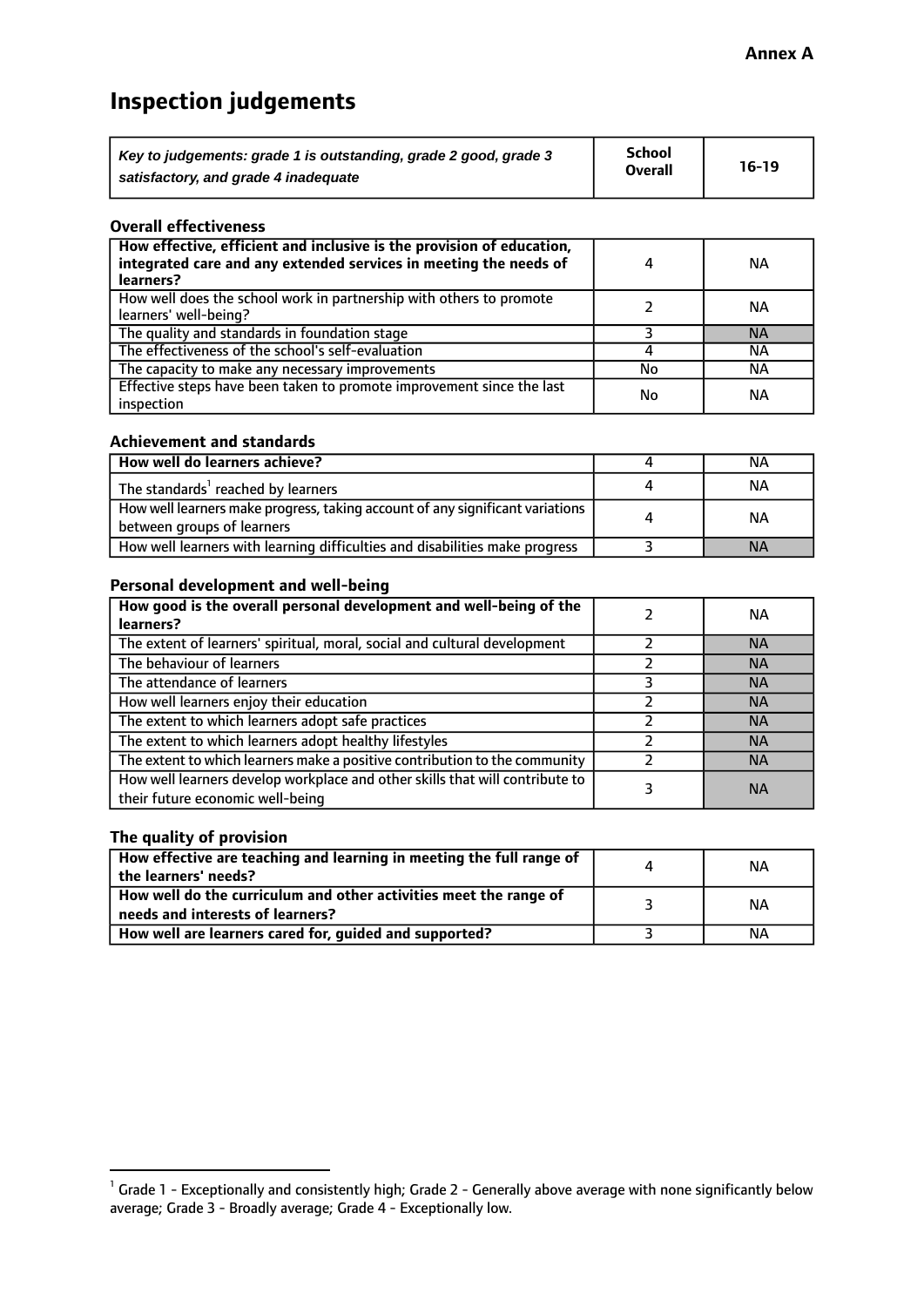### **Leadership and management**

| How effective are leadership and management in raising achievement<br>and supporting all learners?                                              |     | NA.       |
|-------------------------------------------------------------------------------------------------------------------------------------------------|-----|-----------|
| How effectively leaders and managers at all levels set clear direction leading<br>to improvement and promote high quality of care and education |     | <b>NA</b> |
| How effectively performance is monitored, evaluated and improved to meet<br>challenging targets, through quality assurance and self-review      |     | <b>NA</b> |
| How well equality of opportunity is promoted and discrimination tackled so<br>that all learners achieve as well as they can                     |     | <b>NA</b> |
| How effectively and efficiently resources are deployed to achieve value for<br>money                                                            |     | <b>NA</b> |
| The extent to which governors and other supervisory boards discharge their<br>responsibilities                                                  |     | <b>NA</b> |
| The adequacy and suitability of staff to ensure that learners are protected                                                                     | Yes | <b>NA</b> |

| The extent to which schools enable learners to be healthy                                     |            |  |
|-----------------------------------------------------------------------------------------------|------------|--|
| Learners are encouraged and enabled to eat and drink healthily                                | Yes        |  |
| Learners are encouraged and enabled to take regular exercise                                  | Yes        |  |
| Learners are discouraged from smoking and substance abuse                                     | <b>Yes</b> |  |
| Learners are educated about sexual health                                                     | <b>Yes</b> |  |
| The extent to which providers ensure that learners stay safe                                  |            |  |
| Procedures for safequarding learners meet current government requirements                     | Yes        |  |
| Risk assessment procedures and related staff training are in place                            | Yes        |  |
| Action is taken to reduce anti-social behaviour, such as bullying and racism                  | Yes        |  |
| Learners are taught about key risks and how to deal with them                                 | <b>Yes</b> |  |
| The extent to which learners make a positive contribution                                     |            |  |
| Learners are helped to develop stable, positive relationships                                 | Yes        |  |
| Learners, individually and collectively, participate in making decisions that affect them     | Yes        |  |
| Learners are encouraged to initiate, participate in and manage activities in school and the   | <b>Yes</b> |  |
| wider community                                                                               |            |  |
| The extent to which schools enable learners to achieve economic well-being                    |            |  |
| There is provision to promote learners' basic skills                                          | Yes        |  |
| Learners have opportunities to develop enterprise skills and work in teams                    | <b>Yes</b> |  |
| Careers education and guidance is provided to all learners in key stage 3 and 4 and the sixth | <b>NA</b>  |  |
| form                                                                                          |            |  |
| Education for all learners aged 14-19 provides an understanding of employment and the         | NА         |  |
| economy                                                                                       |            |  |